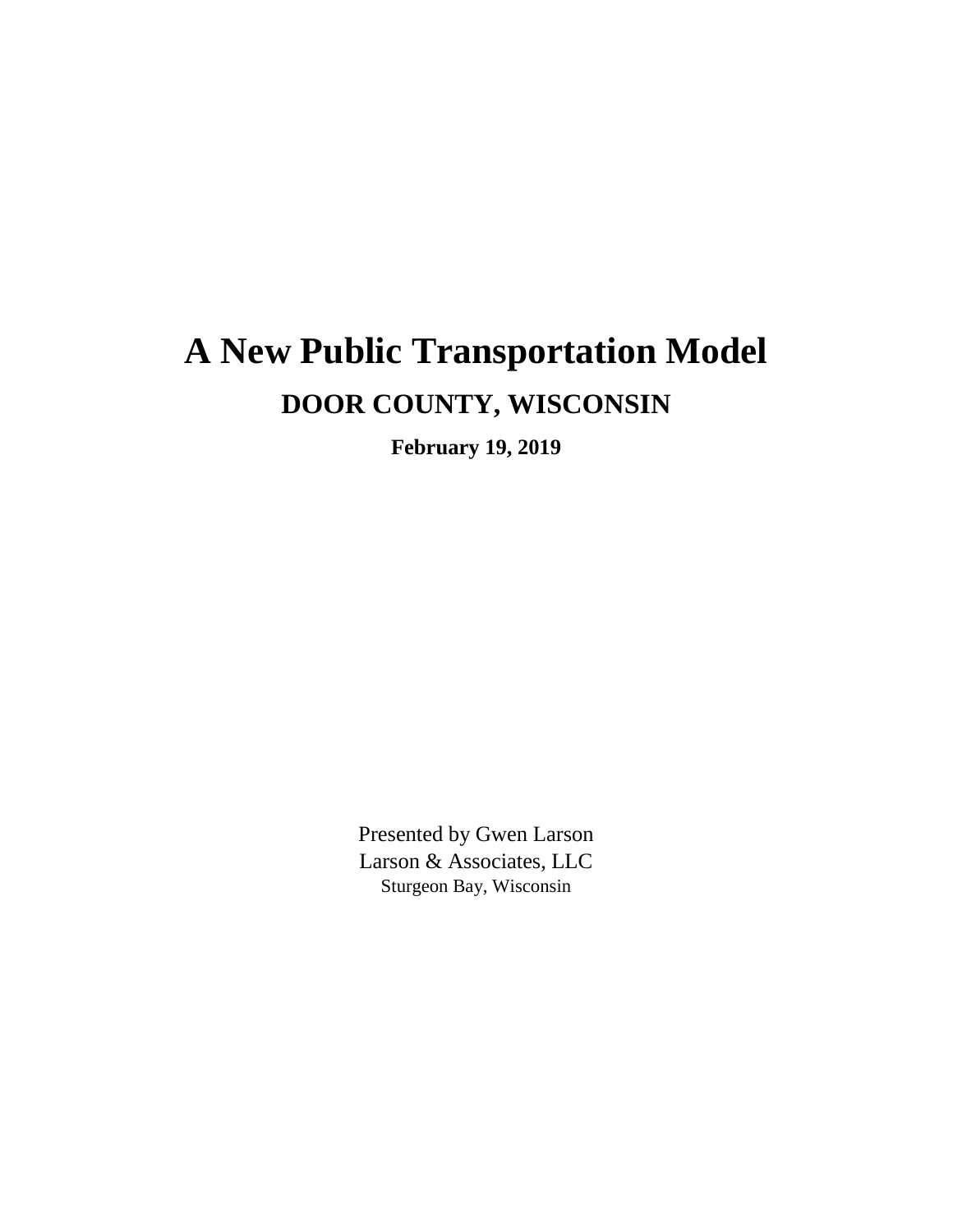## **TABLE OF CONTENTS**

| I.             |  |
|----------------|--|
| П.             |  |
| A.             |  |
| В.             |  |
| $\mathbf{C}$ . |  |
| D.             |  |
| III.           |  |
| IV.            |  |
| V.             |  |
| VI.            |  |
|                |  |
|                |  |
| IX.            |  |
| X.             |  |
| XI.            |  |
|                |  |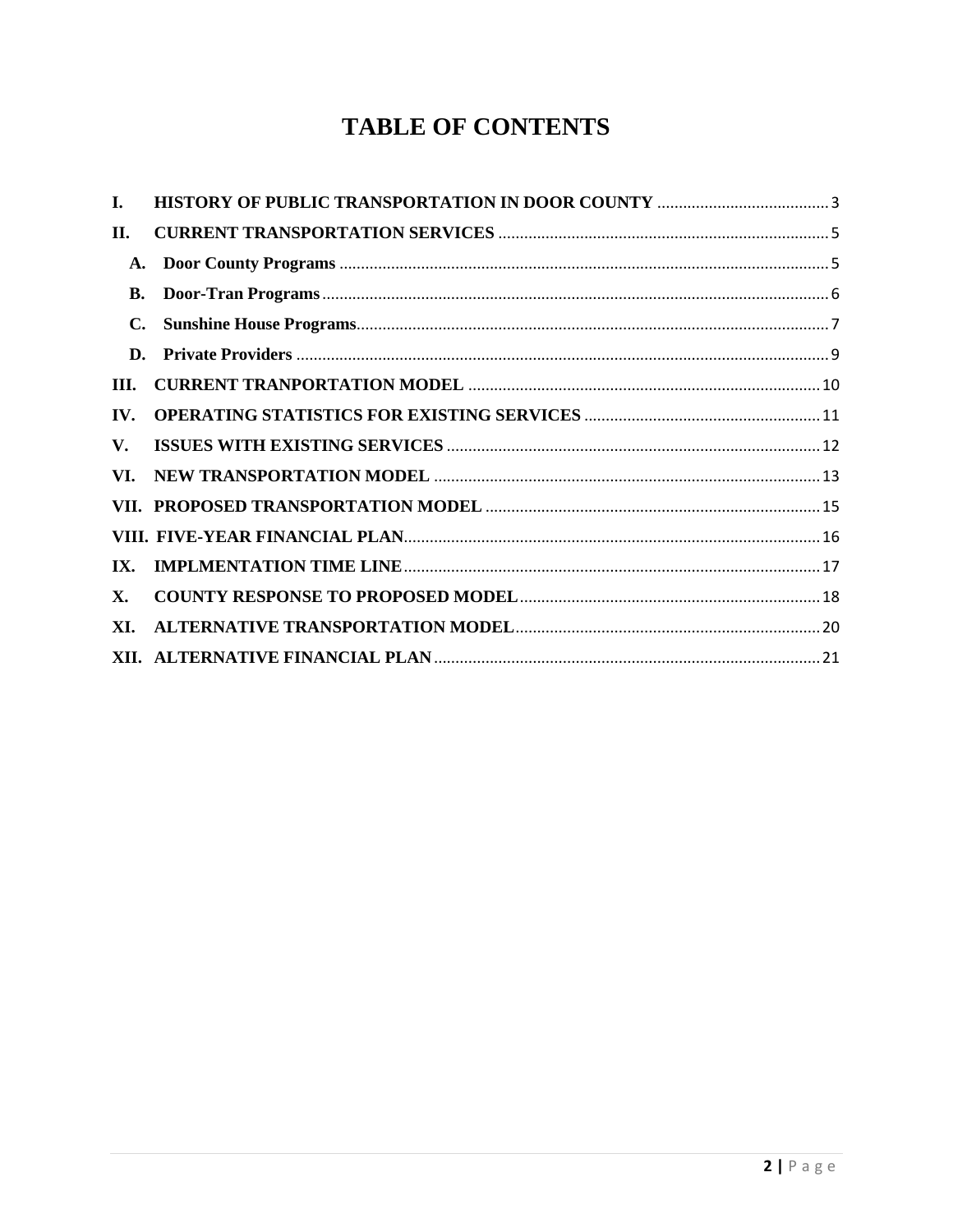## <span id="page-2-0"></span>**I. HISTORY OF PUBLIC TRANSPORTATION IN DOOR COUNTY**

Door County's public transit programs are the result of a grass-roots initiative begun by a group of individuals that would become known as the Door County Transportation Consortium. In 2005, the Door County Community Foundation instituted its Community Impact Grant program. The Foundation sent out requests for applications from community nonprofits seeking projects that would have a significant and positive impact on those who live in and visit Door County. The projects were to be collaborative with other community organizations, be creative, and cross-disciplinary.

The United Way of Door County answered the call for projects put forth by the Community Foundation. They conducted a needs assessment in 2005 and formed a focus group in 2006 and determined that a lack of transportation services was the most significant need in Door County. A transportation steering committee made up of nonprofits, for-profits, and government agencies was formed. That committee determined that there were adequate vehicles and drivers available. However, the agencies with the vehicles and drivers were not coordinating services.

Under the direction of the steering committee, the Door County Transportation Consortium was formed in 2007 and hired a Mobility Manager to lead the organization. Their initial task was to form a communication and coordination center. Students from UW-Green Bay were enlisted to assist with a survey to assess community transportation needs. In 2008, the Mobility Manager and Transportation Consortium developed a half-price voucher program to help make existing private transportation services in the county more affordable. The program was financed by federal Section 5317 (New Freedom) funds passed through by the Wisconsin Department of Transportation (WisDOT) from the Federal Transit Administration (FTA).

In 2009, with the help of the Door County Community Foundation, the consortium incorporated as a 501(c)3 and became known as Door-Tran. Between 2010 and 2011, the Mobility Manager and Door-Tran worked closely with Door County to implement a public transportation program that today consists of a shared-ride taxi program, Connector Bus deviated fixed routes, and the Aging and Disability Resource Center (ADRC) Bus.

Door-Tran developed several programs to fill in the gaps in the county's public transportation system. In addition to the half-price voucher program, they include a large volunteer driver program, a veteran's transportation program, vehicle purchase and repair loan program, and halfprice gas voucher program. These services are funded through FTA's Section 5310 program (Enhanced Mobility of Seniors and Individuals with Disabilities) passed through by WisDOT, Door County's Specialized Transit Program, Door County's Veterans Services Office, private foundation grants, United Way funding, and Door-Tran's fundraising efforts.

Perhaps the most important service provided by Door-Tran is its information and referral program to help Door County residents meet their transportation needs. The agency fields thousands of calls each year from residents who need assistance connecting to affordable and accessible transportation services. Door-Tran works closely with the hospital, clinics, schools, and other nonprofits to find solutions to the transportation issues that impact their customer base.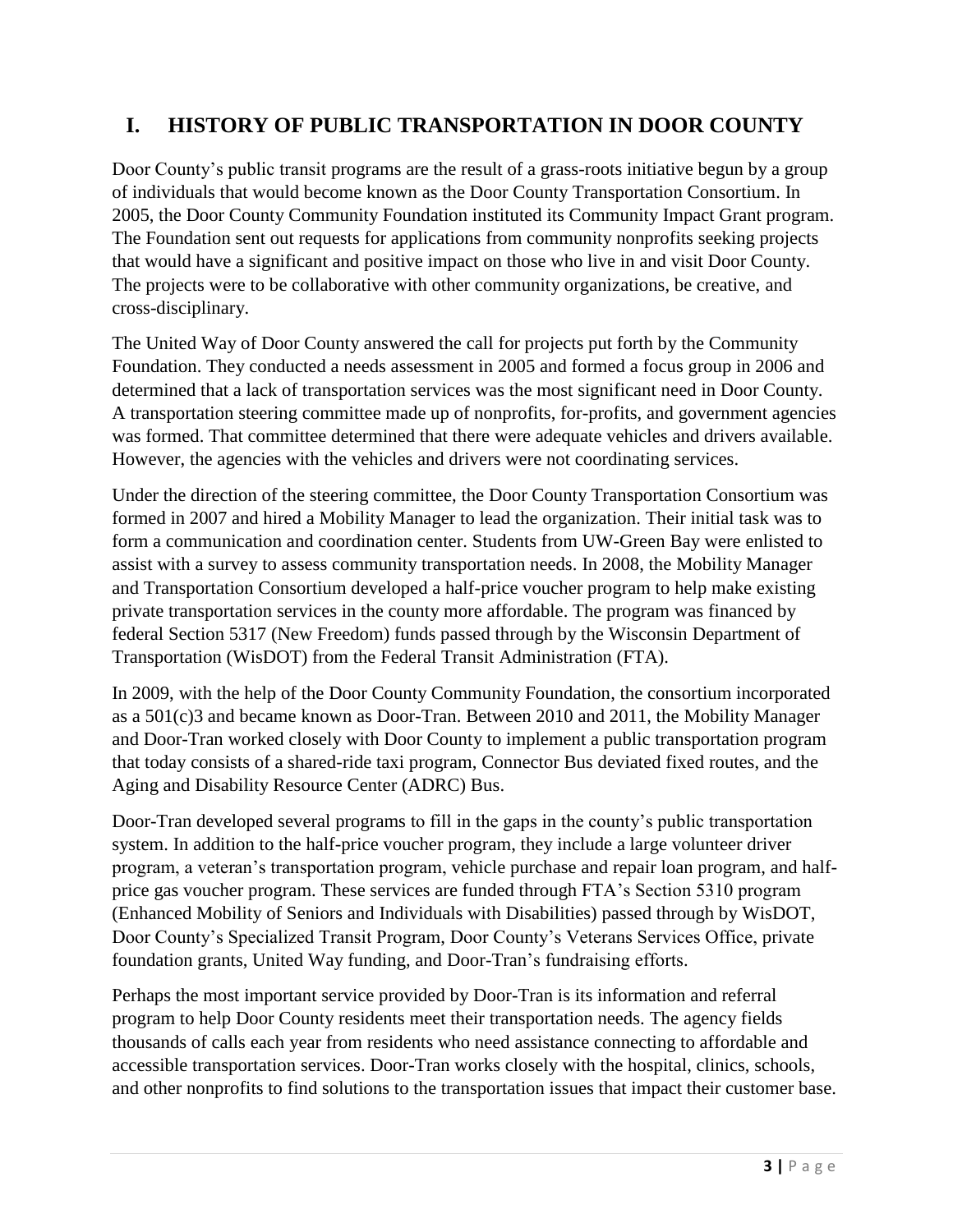In 2017, the Door County Transportation Consortium changed its name to Transportation Resource Improvement Partners (TRIP). It continues to meet regularly to discuss the transportation needs of the county and to encourage coordination between the various transportation programs.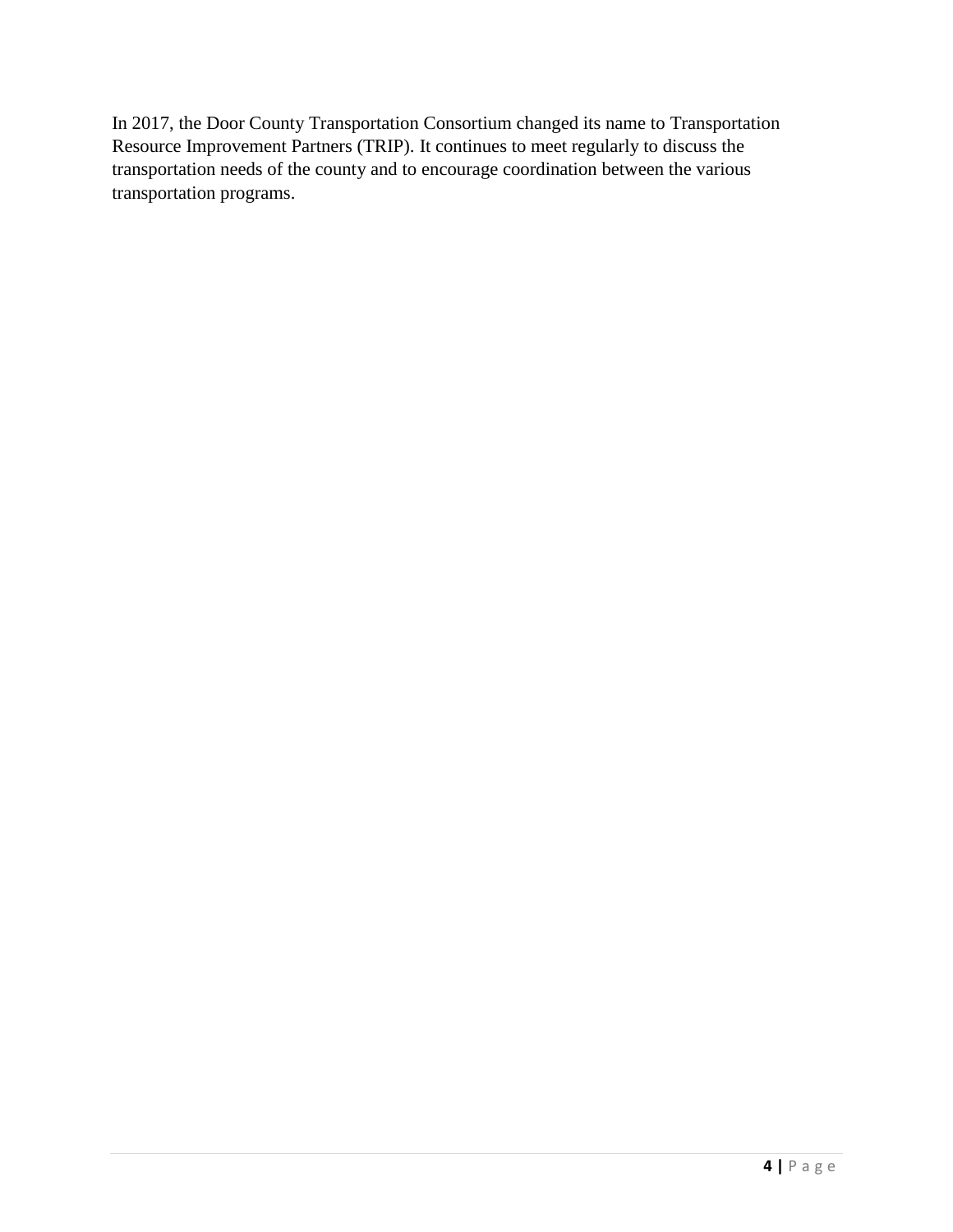## <span id="page-4-1"></span><span id="page-4-0"></span>**II. CURRENT TRANSPORTATION SERVICES**

#### **A. Door County Programs**

#### *Door 2 Door Shared-Ride Taxi*

Door 2 Door Rides is Door County's largest public transportation system, offering ondemand shared rides in wheelchair-accessible vans. The entire county, except for Washington Island, is served by the system and is split into five zones. Each zone has its own flat fare, and there is an additional flat fare for crossing zones.

Customers are encouraged to call 24 hours in advance to book a trip, although trips will be provided with as little as 40-minute advance notice if availability permits. Service hours vary within each zone. Service is generally available from 8:00 am – 6:00 pm weekdays in the rural areas of the County. Service is available in the City of Sturgeon Bay and surrounding areas from  $6:00$  am  $-10:00$  pm weekdays. Weekend service is only provided in Sturgeon Bay and the surrounding areas. The taxis operate from 7:00 am – 10:00 pm on Saturday and from 7:00 am – 6:00 pm on Sunday.

Door 2 Door service is provided through a third-party contract with Abby Vans of Neillsville, Wisconsin. In 2018, due to budgetary concerns, the County was forced to reduce service hours by 76 hours a week. As a result, the shared-ride taxi system is not able to meet the full demand for service. The reduction in service hours has significantly impacted the other service providers in Door County, most noticeably, the Sunshine House, which is running most of the midday trips for its clientele that were previously provided by Door 2 Door Rides.

Like all of the County's public transportation programs, the service is funded by an FTA Section 5311 award passed through WisDOT, and the 85.20 Public Transportation Program and 85.21 Specialized Transportation Program administered by WisDOT. These programs are matched by Door County's General Fund.

#### *Door 2 Door Connector Bus*

The Door 2 Door Connector Buses operate deviated fixed routes between the communities of Algoma, Brussels, Egg Harbor, Valmy, Baileys Harbor, and Sister Bay to the City of Sturgeon Bay. The Connector may deviate up to a half mile off the bus route, and deviations must be requested at least 24-hours in advance. Routes originate in each community listed above once in the morning and travel to Sturgeon Bay. The routes then originate in Sturgeon Bay once in the afternoon and return passengers to their home communities.

The Valmy Connector is \$2.00 per trip; the fare is \$3.00 per trip on the Algoma, Brussels, Egg Harbor, and Baileys Harbor route; and the Sister Bay Connector is \$5.00 per trip. All Connector routes operate Monday through Friday, except for the Sister Bay Connector, which only operates on Friday. Sunshine House is the primary provider of Connector Bus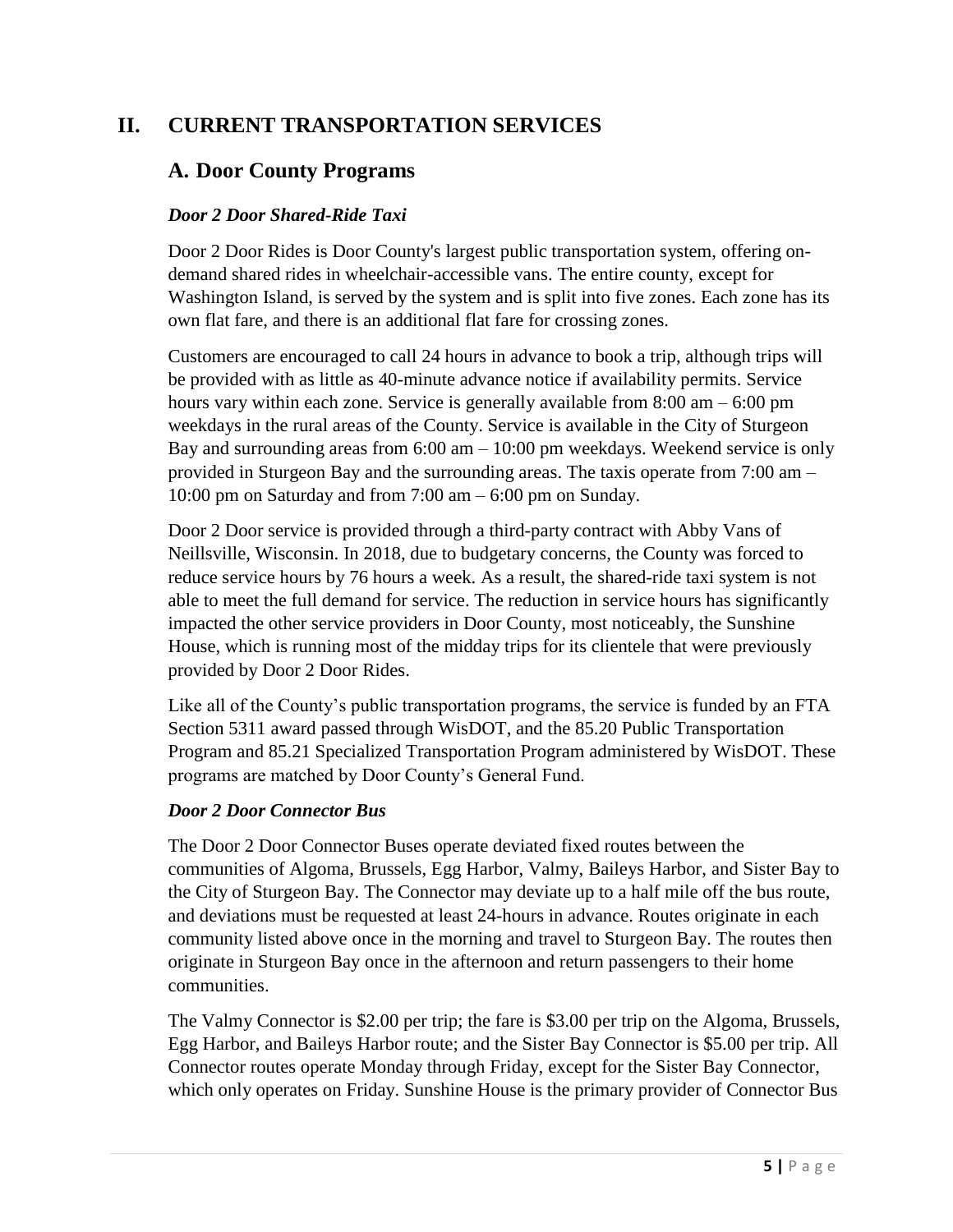service. However, the Sister Bay Connector is operated by the Aging and Disability Resource Center.

#### *Aging and Disability Resource Center (ADRC) Bus*

The Door County Aging and Disability Resource Center (ADRC) operates a demand response service primarily for older adults in the City of Sturgeon Bay. The service is provided using a lift-equipped 14-passenger cutaway bus or an accessible van. The service is available  $8:15$  am  $-4:15$  pm, Monday through Friday, and the cost is \$1.00 per stop. Reservations are not required to use the service, but a 24-hour notice is preferred. The ADRC bus focuses primarily on providing trips to the Senior Dining noon meal and other activities at the ADRC Community Center, although passengers may use the service for any trip purpose.

## <span id="page-5-0"></span>**B. Door-Tran Programs**

#### *Information and Referral*

Door-Tran has been providing information about transportation options and linking callers to services for 10 years. As a result, they now have name recognition with local businesses, nonprofit agencies, and the community at-large. Door-Tran's Mobility Manager was trained by WisDOT and received her Mobility Management Certificate in 2010. She is extremely knowledgeable regarding the transportation resources that are available in Door County and northeast Wisconsin. Not only does she refer callers to existing services, but over the years, she has created programs to fill in the gaps where there are unmet needs.

#### *Half-Price Transportation Vouchers*

Door-Tran sells vouchers at half the cost of their face value that may be used with local transportation providers. Customers may purchase up to \$200 worth of vouchers, at a cost of \$100, each year. Door-Tran also sells the vouchers to businesses and nonprofits. Current participants in the Voucher program are: 1 Awesome Cab, Choice Mobility, Door County Cab, Island Shuttle, Jimbo's Express and Shuttle, Julie's Country Care, Lamers, Sunshine House, and Washington Island Community Van.

#### *Half-Price Gas Vouchers*

Door-Tran has limited funding available to assist individuals who are employed or seeking employment with fuel costs for their travel. Approved applicants in this program may purchase vouchers at half the cost of their face value and use them at select gas stations in Door County.

#### *Countywide Volunteer Driver Program*

Door-Tran's Countywide Volunteer Driver Program provides transportation to residents who have no other means of transportation and lack the financial capacity to participate in the Half-Price Voucher program, or that lack access to the other public transportation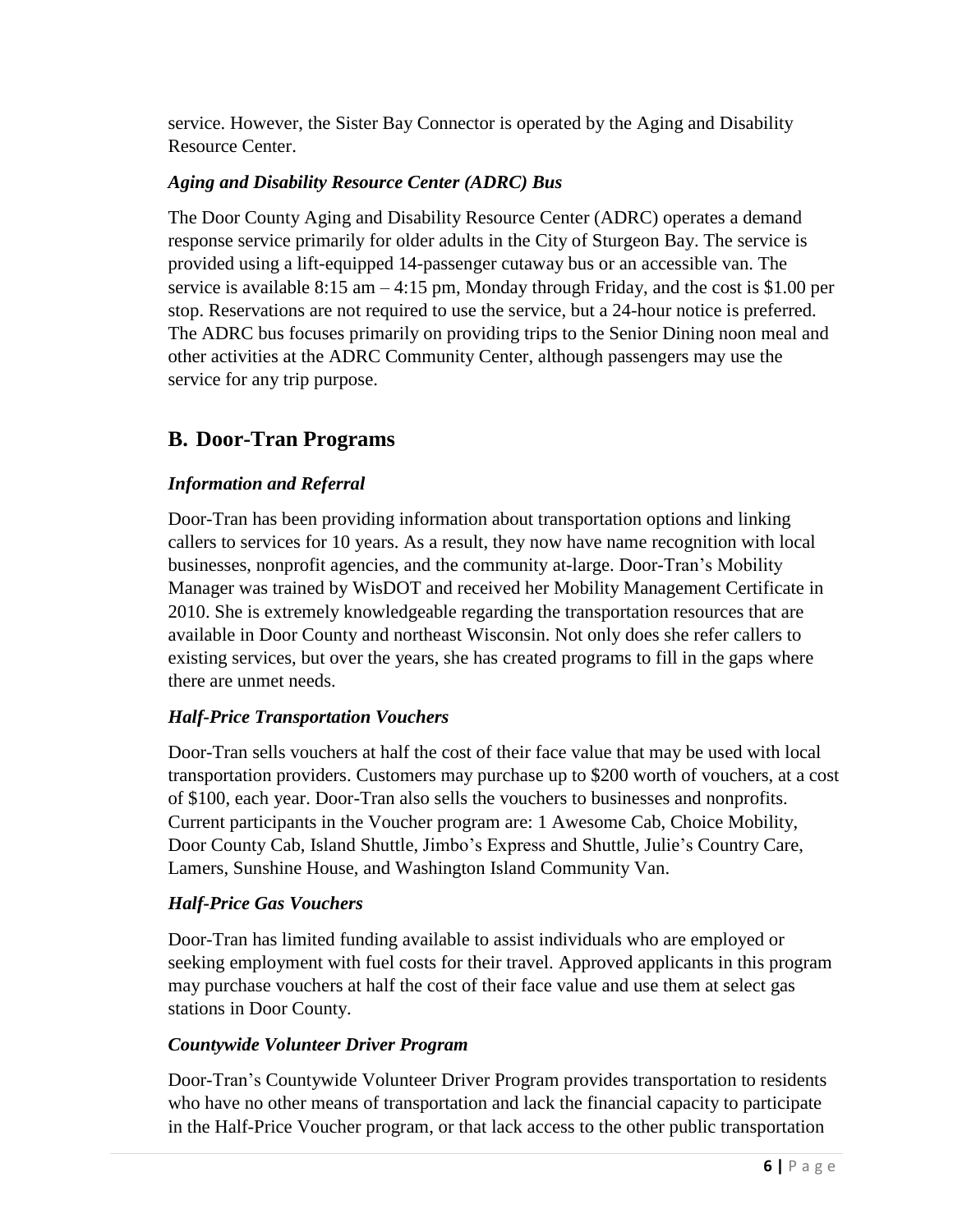programs in the county. Volunteers only serve Door County residents, but they will drive customers to appointments in Door, Brown, and Kewaunee Counties.

The fare for the service is based on a sliding fee scale and ranges from \$0.10 per mile up to \$0.40 per mile. Customers are encouraged to call at least 48 hours in advance to make a reservation. The service is available 6:30 am – 5:00 pm, Monday through Friday.

#### *Veteran Transportation Program*

Door-Tran's Veteran Transportation Program provides rides to veterans and persons eligible for veteran services to and from VA hospitals and clinics in Wisconsin. Eligible customers are transported by volunteer drivers who utilize the ADRC van or a Door County pool vehicle. There is no cost to the participants in the program. The cost of the program is covered through Door County's 85.21 funds and Door County's Veterans Services Office.

#### *Vehicle Purchase and Repair Loan Program*

Door-Tran's Vehicle Purchase and Repair Loan Program allows income-eligible individuals to purchase or repair a car so that they can get to work and/or school. Persons with a household income that is 150% of Federal Poverty Level (FPL) or less, employed a minimum of 20 hours per week, and have completed a budget assessment may be eligible for the program.

Vehicle purchase loans may be presented to a dealership or private party. All loans must pass blue book and vehicle inspection before the loan is approved by Door-Tran. There is a 20% down payment required; assistance with the down payment may be available for those persons who qualify. Purchase loans must be paid back within 18 months and may not exceed \$3,000.

Vehicle repair loans are only issued for work completed at a certified garage. The blue book value of the vehicle is checked, and Door-Tran must receive two written estimates for the repairs. A down payment is required, but again, assistance may be available for those who qualify. Repair loans must be paid back within 6 months and not exceed \$550.

## <span id="page-6-0"></span>**C. Sunshine House Programs**

Sunshine House is a private, nonprofit organization serving persons with special needs and disabilities. Sunshine House provides employment and training services, direct care services, and organizes activities and field trips for its clients. Sunshine House operates a fleet of six accessible cutaway buses and three accessible vans. Five of the buses and one of its vans were purchased by Door County with an American Recovery and Reinvestment Act (ARRA) grant from FTA that was passed through by WisDOT. The other cutaway bus was privately purchased by Sunshine House, one van was donated, and the remaining van was funded with an FTA Section 5310 grant directly awarded to the Sunshine House by WisDOT.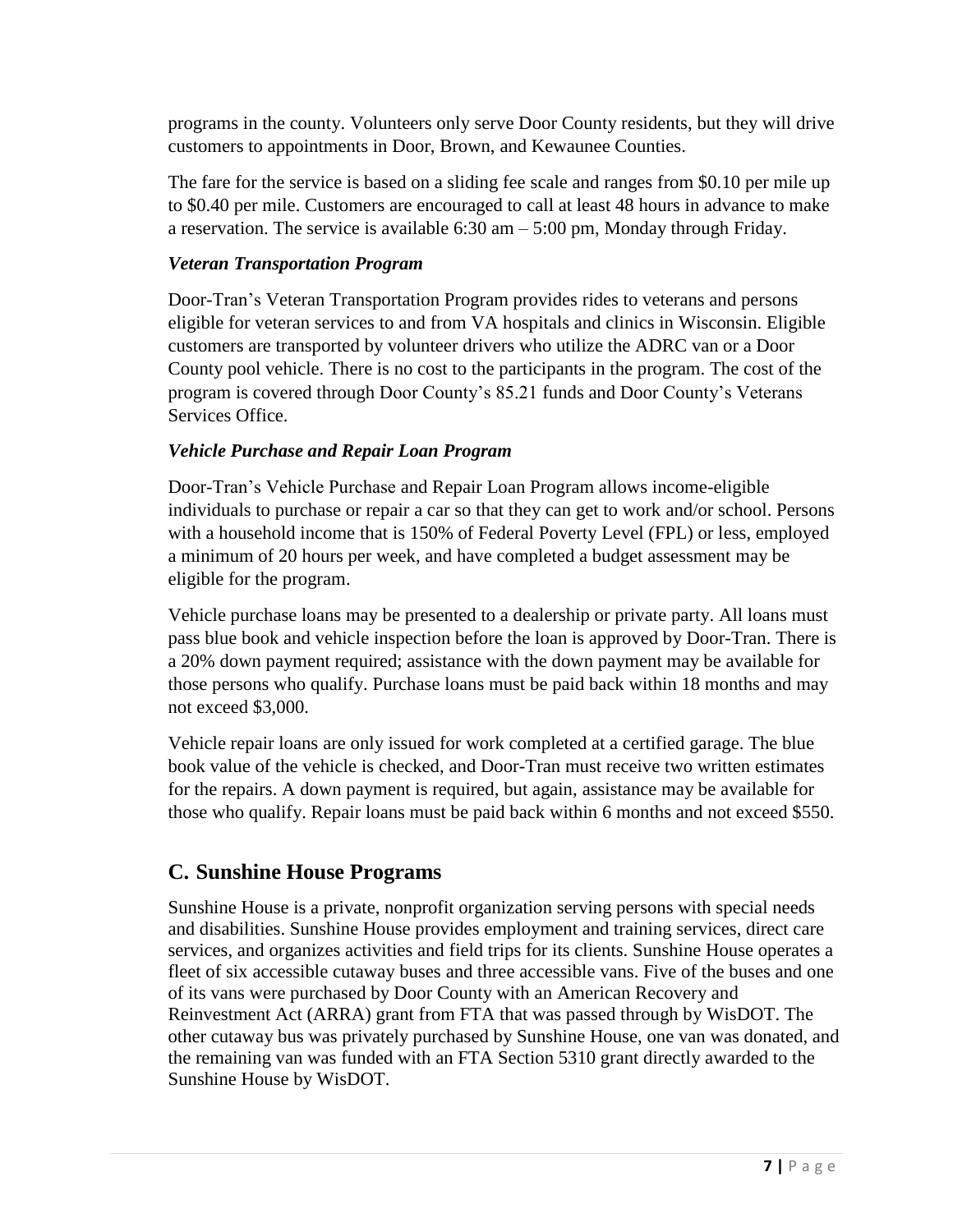Sunshine House operates the Connector Bus routes to Algoma, Brussels, Egg Harbor, Valmy, and Baileys Harbor. The routes are designed to serve Sunshine House clients; therefore, nearly 100 percent of the ridership is Sunshine House clients. The service is efficient because the drivers of these morning and afternoon routes work directly with the clients during the day. Some Sunshine House clients pay full fare for their trips, but for the majority of clients, one of the Managed Care Organizations (MCO) or the Wisconsin Department of Vocational Rehabilitation (DVR) covers the cost. There are also a few clients who utilize Door-Tran's half-price voucher program to pay for their trips. The fare varies depending upon the distance traveled and the type of payee.

After Door 2 Door Rides was implemented, Sunshine House clients were directed to use the service for midday trips to job sites, medical appointments, and activities. However, as demand for Door 2 Door service increased, and particularly after service was reduced effective January 2, 2018, the program became too unreliable. Often clients were not able to schedule a trip when needed, and sometimes clients were not picked up when they did have an appointment. Therefore, Sunshine House began providing these trips. These midday trips are not considered public transportation by Sunshine House, so they are not reported to Door County.

In the past six months, Sunshine House has begun providing charter trips. They have a contract with two churches in Sturgeon Bay to transport seniors and persons with disabilities to church, and they have requests from additional churches to begin serving their parishioners. Again, these charters are not reported to Door County since they are not public transportation.

In the last few years, since Sunshine House began contracting with the MCOs and DVR to provide transportation to their mutual clients, the agency has been able to fully recover its transportation expenses, including the ability to put aside the local match for capital replacement. Sunshine House is no longer dependent on Door County to subsidize their transportation program.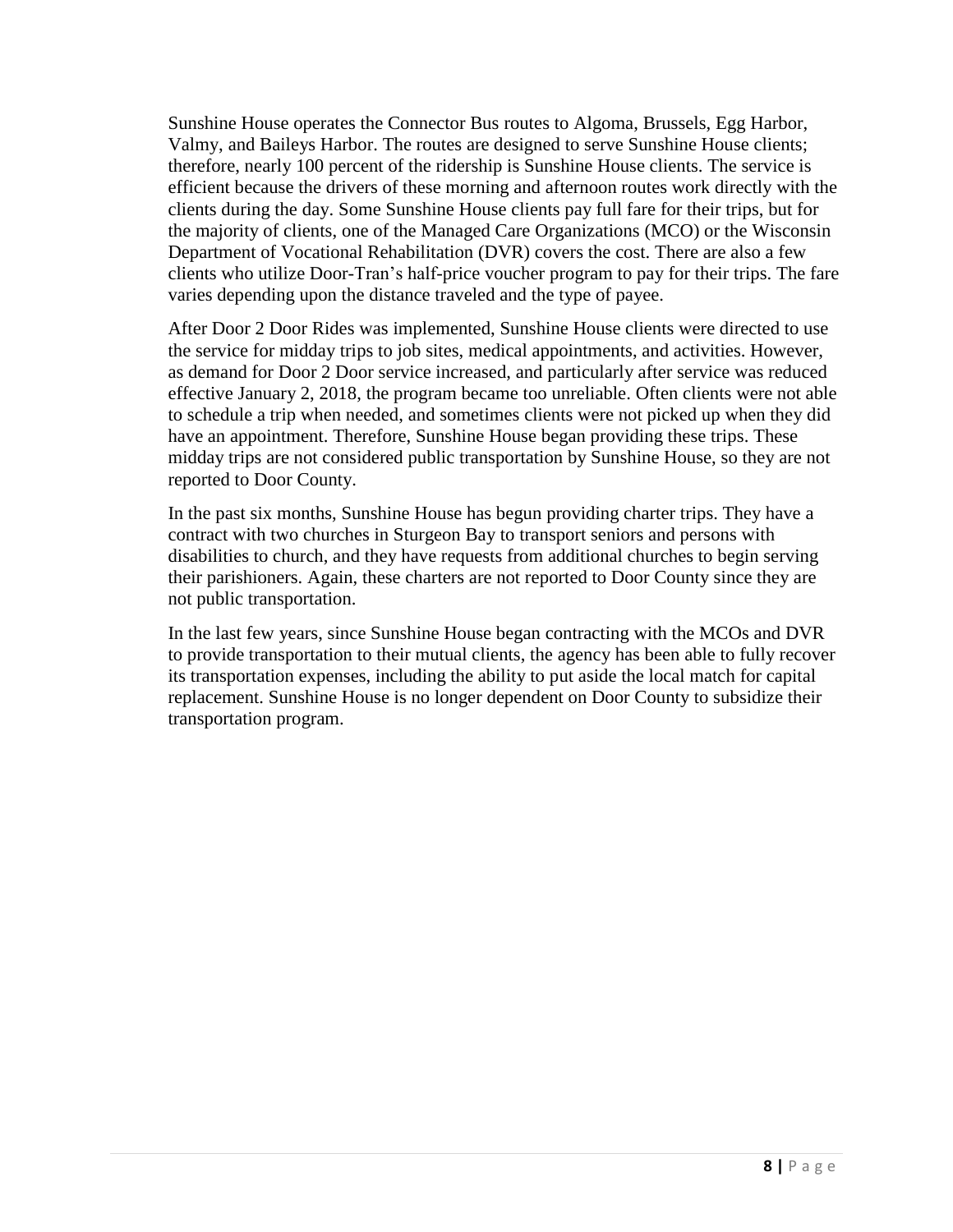### <span id="page-8-0"></span>**D. Private Providers**

There are several private, for-profit transportation providers serving Door County. These include the following:

#### *Charter Service*

Babler Bus Service Door County Trolley Lamers Bus Lines Kobussen Buses

#### *Ferry Service*

Washington Island Ferry

#### *Non-Emergency Medical Transport Service*

Choice Mobility **\*** Jimbo's Express and Shuttle **\*** Julie's Country Care **\*** Lamers Bus Lines **\*** N.E.W. Transportation

#### *Demand Response Service*

Door County Island Hopper Island Shuttle, LLC **\*** Jimbo's Express and Shuttle **\*** Julie's Country Care **\*** Washington Island Community Van **\***

#### *Taxi Service*

1 Awesome Cab **\*** Door County Cab **\***

*\* Indicates providers that accept half-price vouchers from Door-Tran.*

Since the private transportation providers are not subsidized, their rates are often high, and many County residents cannot afford to utilize their services, except for those that accept Door-Tran's half-price vouchers.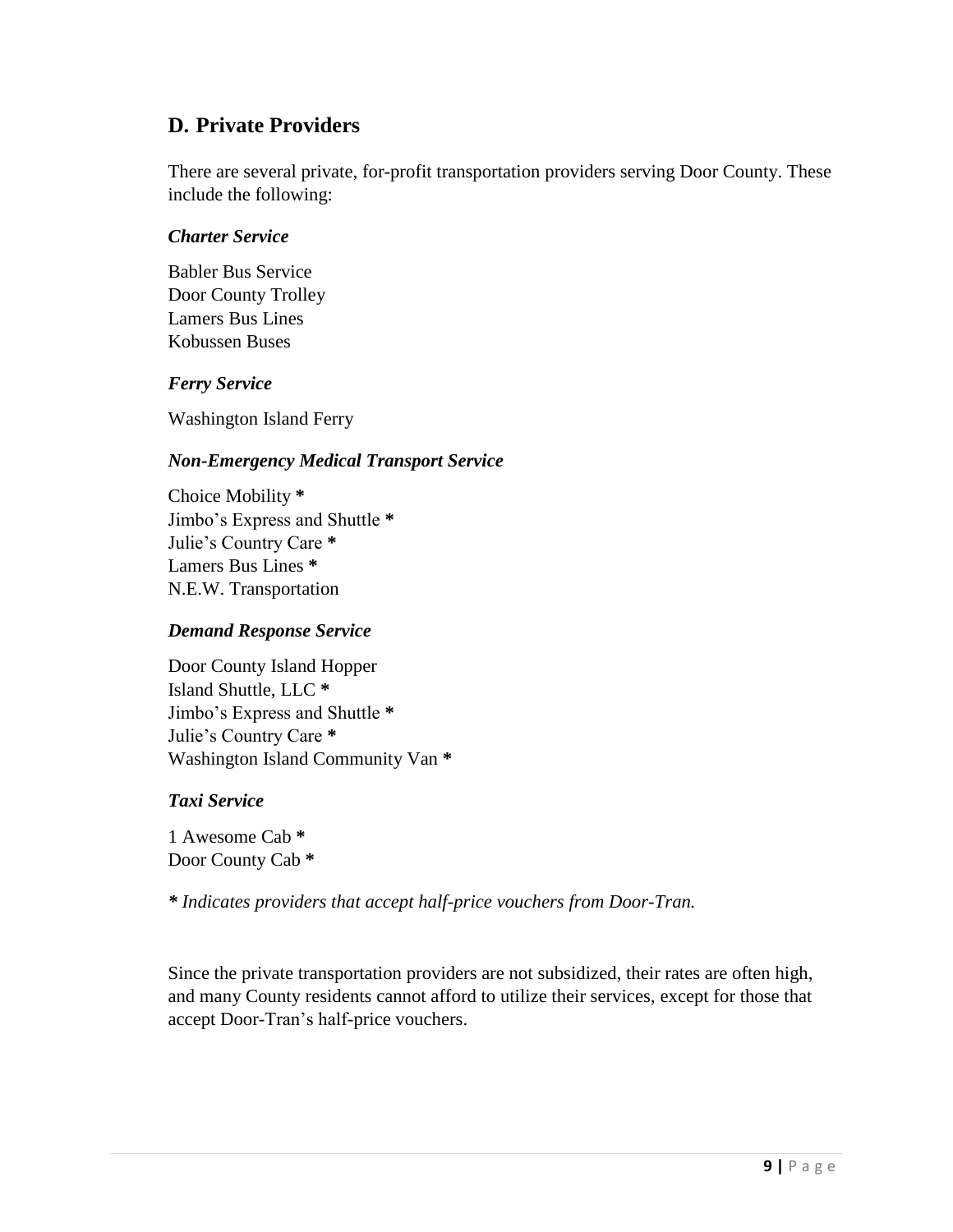## <span id="page-9-0"></span>**III. CURRENT TRANPORTATION MODEL**

The following is the organizational structure of the current transportation network in Door County:

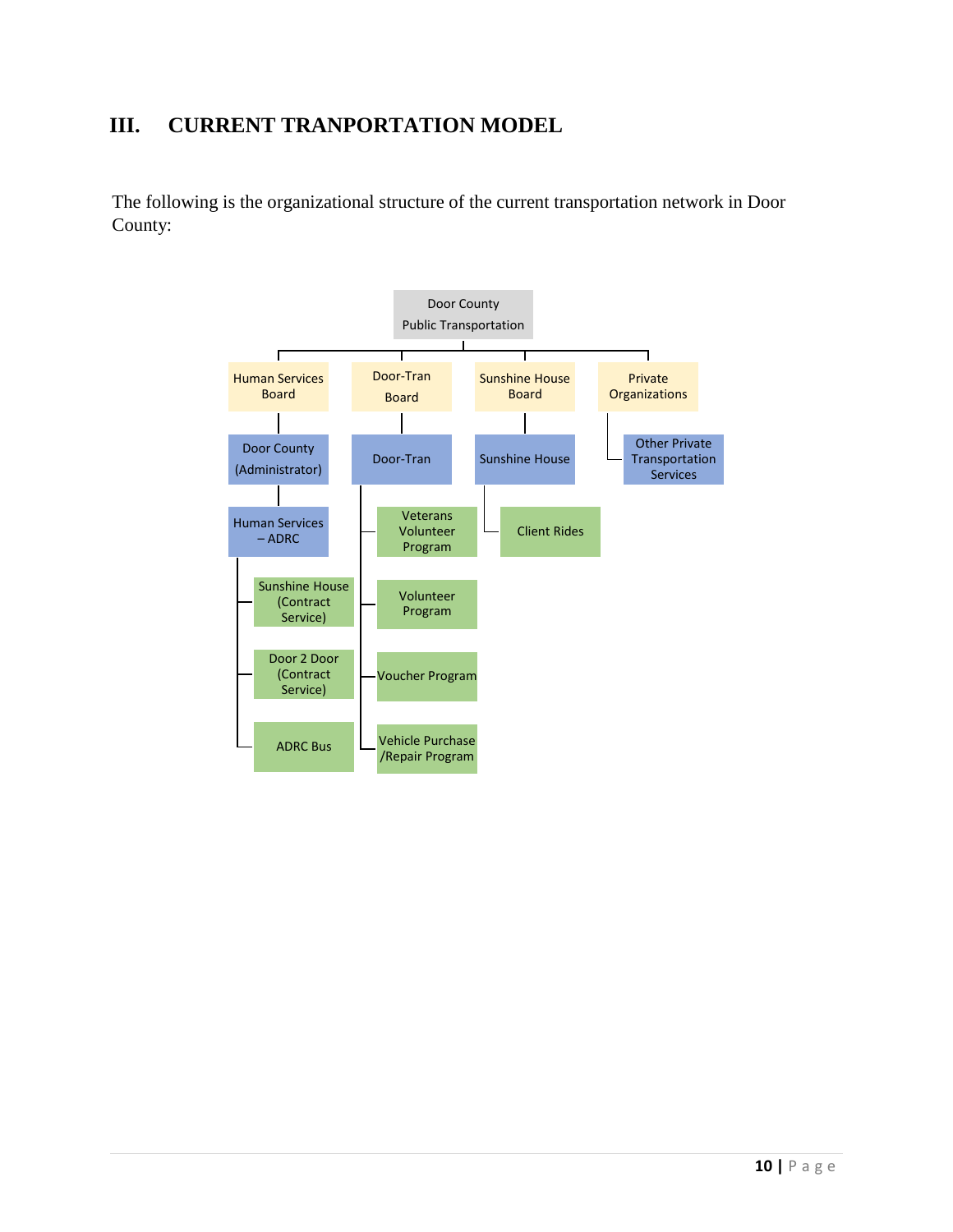## <span id="page-10-0"></span>**IV. OPERATING STATISTICS FOR EXISTING SERVICES**

The table below compares the 2018 operating statistics among the various transportation programs in Door County:

| <b>Statistic</b>                        | Ridership | Cost per<br><b>Passenger</b> | Cost per<br>Hour | <b>Farebox</b><br><b>Recovery</b><br><b>Ratio</b> |
|-----------------------------------------|-----------|------------------------------|------------------|---------------------------------------------------|
| Door 2 Door Taxi                        | 42,573    | \$15.64                      | \$28.87          | 20.3%                                             |
| <b>ADRC</b> Bus                         | 5,941     | \$21.67                      | \$73.47          | 3.8%                                              |
| Door-Tran Half-Price<br>Voucher Program | 1,631     | \$15.44                      | $NA^*$           | 27.7%                                             |
| Door-Tran Volunteer<br>Driver Program   | 1,061     | \$42.87                      | \$21.68          | 15.4%                                             |
| Door-Tran Veterans<br>Transportation    | 284       | \$21.11                      | \$13.18          | $NA**$                                            |

**\*** Due to the nature of the program, this is not a statistic that Door-Tran is able to track.

**\*\*** This program is free for qualifying Veterans.

*Please note:* There were only six Connector Route trips provided in 2018 that were not trips for Sunshine House clients. Therefore, the statistics for the Connector Bus were not included in the above table.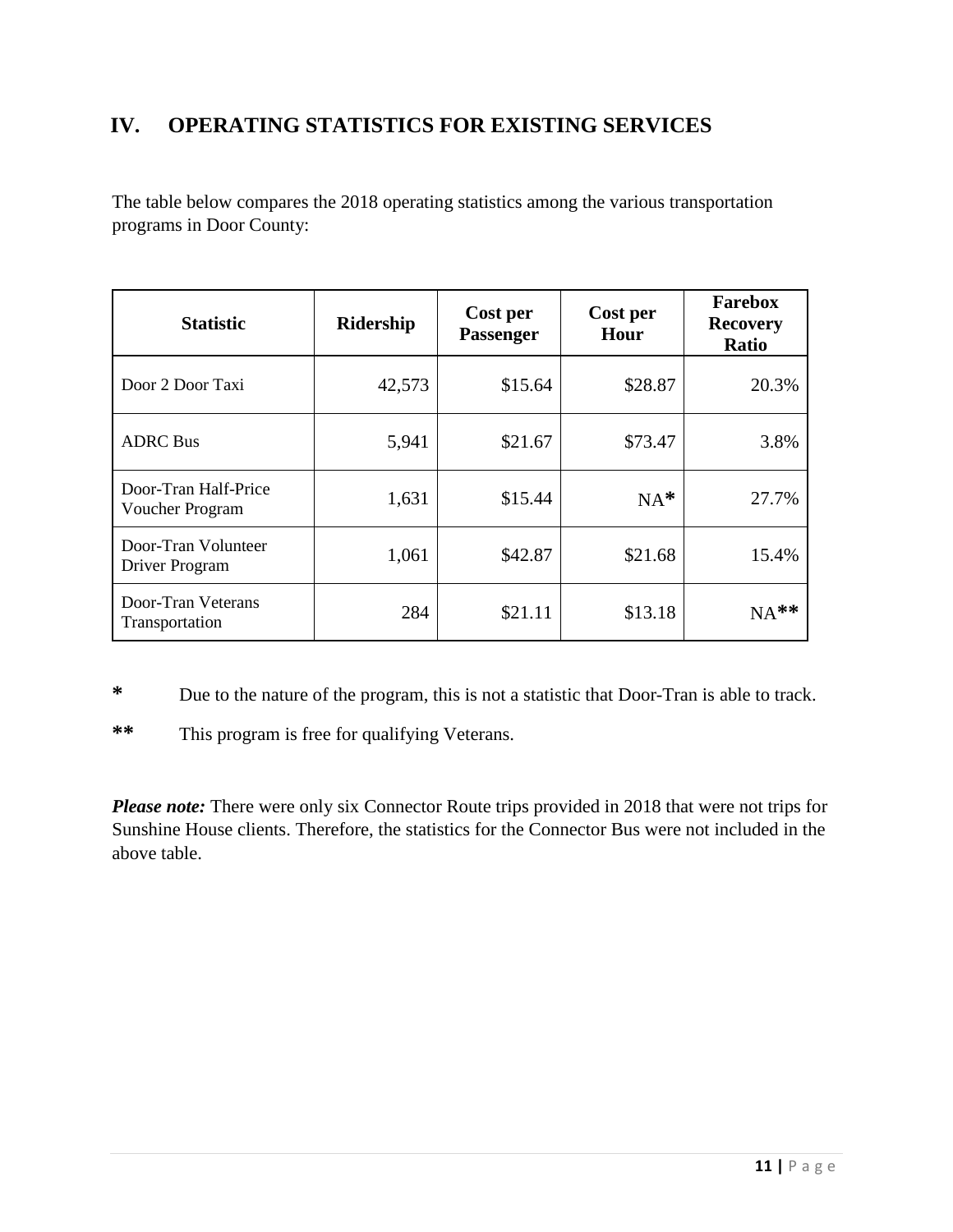## <span id="page-11-0"></span>**V. ISSUES WITH EXISTING SERVICES**

There are a number of issues and concerns with the existing transportation network in Door County. The consultant met individually with the major stakeholders in the transportation network, and these are the primary identified concerns:

- 1. Door County's local share has increased significantly in the last two years. The main reason for this escalation is that the Sunshine House's revenues have substantially risen due to profitable contracts with the MCOs and DVR. Those revenues must be reported to WisDOT and therefore, they reduce the amount of state and federal aid that may be leveraged to fund operations. Because of levy limits, Door County does not have the ability to meet the rapid growth in local match.
- 2. The transportation provided by Sunshine House is not public transportation, but it is subsidized by state and federal funds that may only be used for public transportation. While anyone may utilize the Connector Bus routes operated by the Sunshine House, those routes were designed exclusively for Sunshine House clients, and therefore, the Sunshine House is only transporting a few non-clients each year. Likewise, the ADRC Bus is not a public transportation program since it is marketed to and utilized almost entirely by older adults.
- 3. The current public transportation programs are unintentionally competing against each other. It is not cost efficient to duplicate service. For example, many of the ADRC Bus trips could be provided by Door 2 Door Rides, but the ADRC Bus customers are very fond of the driver and prefer to pay the cheaper fare. Similarly, Door-Tran's volunteer driver program provides the exact same trips that Door 2 Door Rides could provide to persons who state they cannot afford the Door 2 Door fare.
- 4. There is still a lack of coordination between the various public and specialized transportation programs in Door County. There is no single person overseeing the transportation services that are offered by the various providers, and there is also a lack of oversight of the contracted providers. As a result, resources are not assigned to areas where they could make the most impact, and there is duplication of service.
- 5. The County has not been able to dedicate an employee to providing oversight of its transportation programs, but rather, that responsibility has been assigned to staff who already have extremely demanding positions. No one is formally monitoring contractors, and no one is ensuring and documenting that the County is compliant with state and federal regulations, as required in the funding agreement with WisDOT.
- 6. Approximately 80 percent of all Door 2 Door trips originate and/or end in the City of Sturgeon Bay. Therefore, the City of Sturgeon Bay should be asked to assist with the local share. Likewise, the largest beneficiaries of the system should also be asked to contribute, such as the hospital and clinics.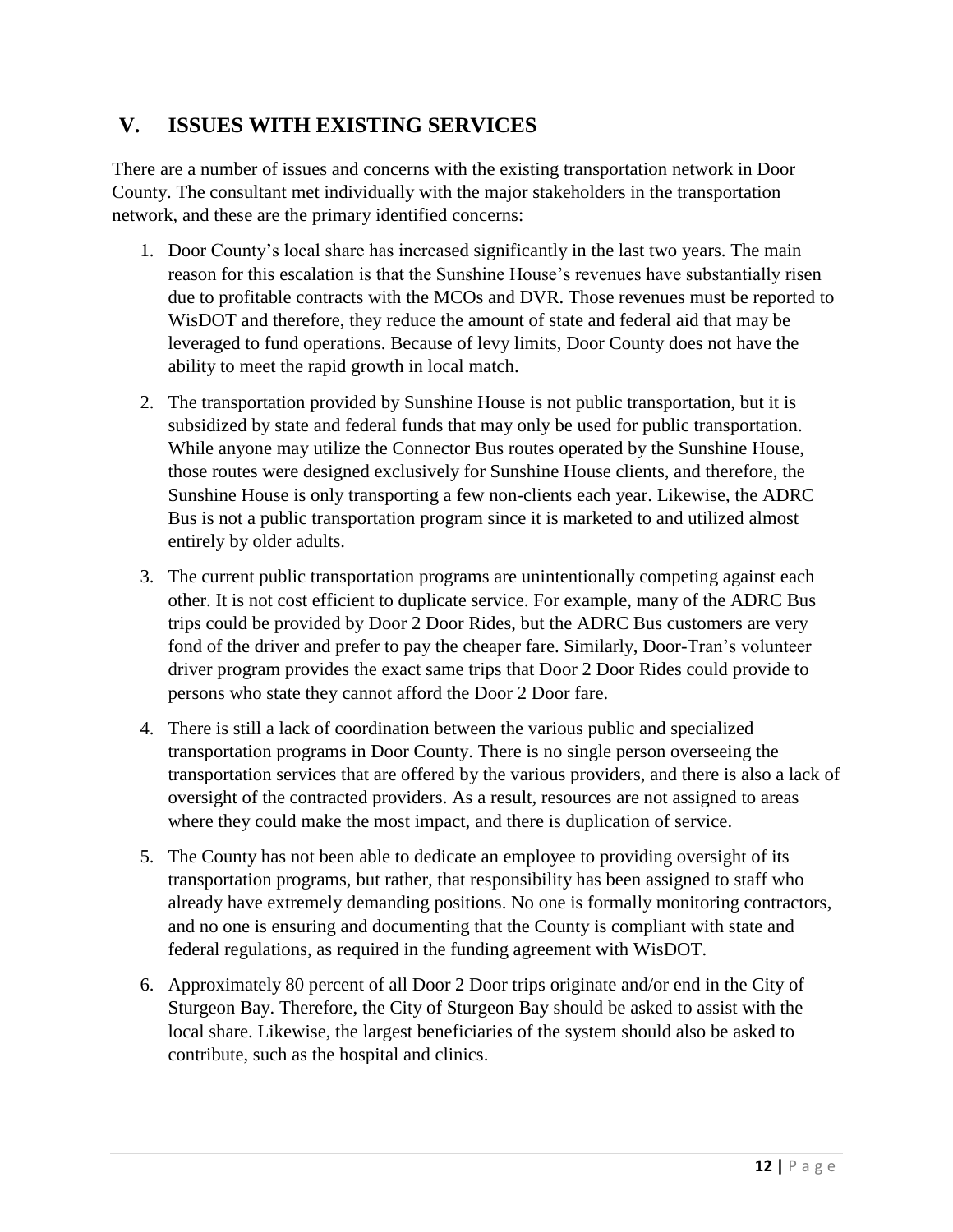## <span id="page-12-0"></span>**VI. NEW TRANSPORTATION MODEL**

#### *One Managing Entity*

All the public and specialized transportation programs in Door County, except for the Sunshine House, should be managed by one entity in order to eliminate duplication of service and to ensure that resources are allocated where they will have the greatest impact. The County needs a full-time individual or contractor to manage its programs, oversee its service contractors, and ensure that the County is complying with state and federal regulations.

While the County has budgeted for a full-time Transportation Manager in 2019, and this is a positive step in addressing concerns with the countywide transportation programs, a better and more cost-efficient strategy would be to contract for the management of the transportation system. The County would be able to contract for management services at a lower cost than hiring a full-time employee. Many municipalities nationwide contract for the management of their transit systems.

Since Door County's transportation programs are funded by FTA and WisDOT, the County will need to follow federal and state regulations in procuring a management contractor. WisDOT has developed a procurement template for its subrecipients to utilize when procuring a professional service such as a management contractor. WisDOT will need to be consulted throughout the procurement process to ensure that the County properly adheres to the federal and state procurement regulations.

#### *Remove Sunshine House from the Public Transportation Programs*

Since Sunshine House no longer requires subsidies from Door County in order to meet the transportation needs of its clients, and because the transportation Sunshine House provides is not public transit in nature, Sunshine House should be removed from the public transportation network. The vehicles awarded to Sunshine House by the County far exceed their useful life and can be transferred from the County to Sunshine House. The Executive Director of Sunshine House would welcome this change, since the reporting and audit requirements for the public transit program are laborious for the agency. In addition, Sunshine House could be a potential contractor to the County or managing entity to supplement the public transit system if there is a need.

#### *Continue Contracting for Shared-Ride Taxi Service*

While the quality of in-house transportation programs often exceeds those that are contracted, it is much costlier to operate an in-house program. Normally, labor costs are higher when employees work directly for government, and the County would need to commit to a substantial capital outlay, even if it could secure an FTA capital award that would cover 80 percent of the cost of vehicles and equipment. Maintenance of those vehicles would be expensive and challenging, and insurance would be steep.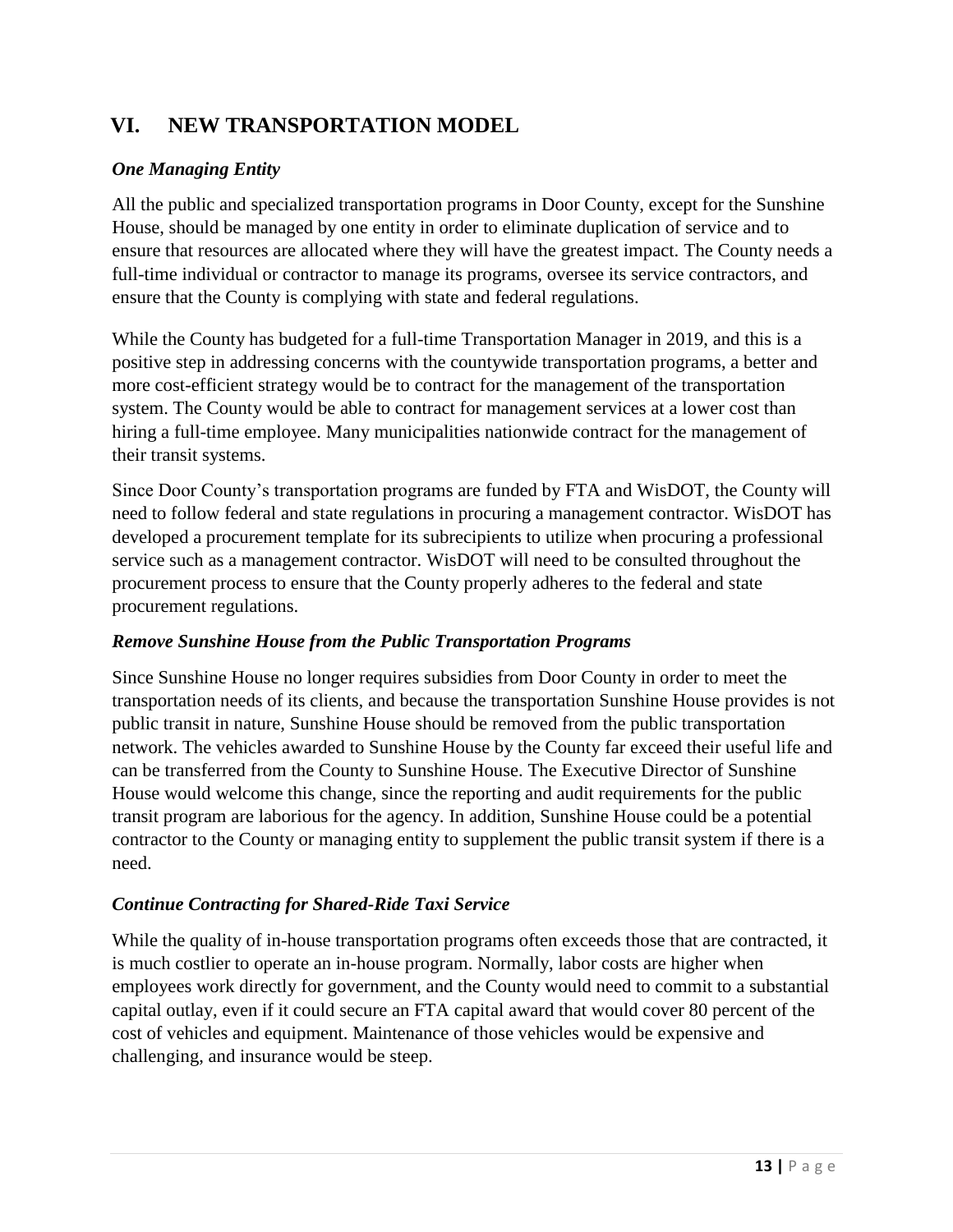In 2018, Door County paid Abby Vans \$27.40 per hour to operate. Statistics obtained from WisDOT show that in 2016, the most recent year that statewide data is available, the average shared-ride cost to operate was \$27.01 per hour. Therefore, the contract with Abby Vans is probably slightly less than the average cost per hour for shared-ride taxi systems to operate today.

There is no reason for the County to consider taking the service in-house. Abby Vans is delivering good service for the cost, and while Abby Vans has experienced turnover among its dispatchers in Neillsville that has led to scheduling issues, this is no different than what is happening elsewhere in the industry. Many transit systems throughout the country are struggling to find competent dispatchers, drivers, mechanics, and other personnel in the current job market, which has very low unemployment rates nationwide. Making significant changes to the next Request for Proposals for the shared-ride taxi service is not recommended. For example, requiring the provider to open a local office and dispatch from Door County will only increase the cost of the program considerably.

#### *Reallocate the ADRC Bus*

The ADRC bus is a valuable resource, because it can carry several passengers at once. When there is demand for passengers to go to the same location at the same time, such as there is on weekdays for persons who participate in the Noon meal at the ADRC Community Center, the bus is far more efficient than utilizing multiple taxis from Door 2 Door. However, the ADRC Bus is also providing trips that compete with Door 2 Door. The ADRC Bus should stop competing with Door 2 Door and instead, be used to operate the flexible, fixed routes that formerly served northern and southern Door.

The current Connector Routes have not been successful because providing a round trip once in the early morning and once in the late afternoon is not convenient for customers, and it is particularly difficult for the elderly and disabled passengers who are frail. New Connector Routes should be designed that make three or four round trips a day, once or twice a week. The new Connector Routes would be scheduled so as not to interfere with the local routes that transport passengers to the Noon meal at the ADRC Community Center. The new Connector Routes would be much more cost efficient than dispatching a Door2 Door taxi to northern or southern Door County for just one passenger, and Door 2 Door could keep its taxis stationed in Sturgeon Bay and the surrounding area to further increase operating efficiencies and increase shared-ride taxi service levels where there is greatest demand.

#### *Seek Additional Sources of Revenue*

The City of Sturgeon Bay leaders are willing to discuss contributing to the local share to operate the shared-ride taxi system. Since 80 percent of all Door 2 Door trips originate and/or end in the City of Sturgeon Bay, it is appropriate that they become a partner in covering the costs of the program. The major beneficiaries of the Door 2 Door system should also be asked to contribute to the transportation system, such as the hospital, clinics, and dialysis center.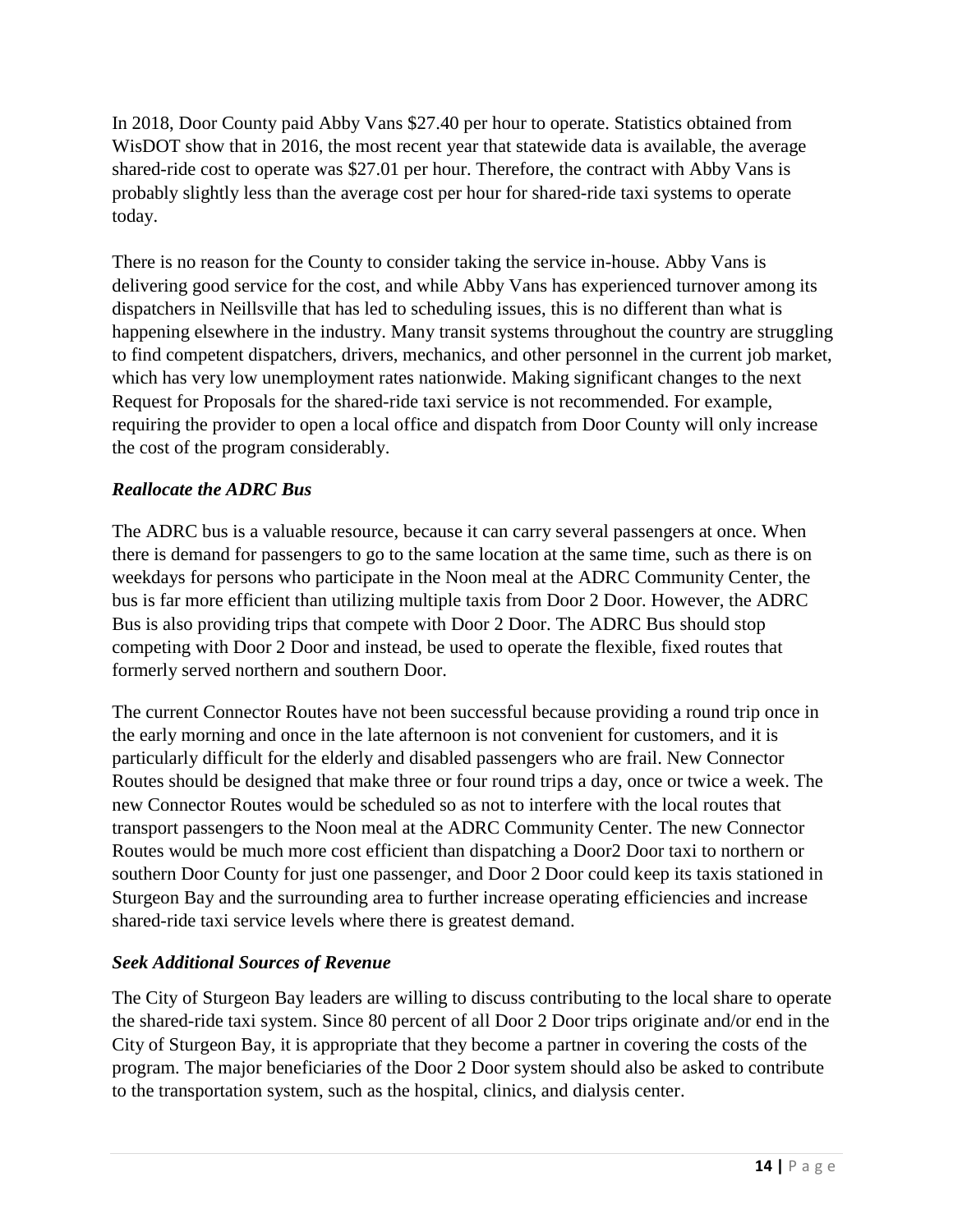## <span id="page-14-0"></span>**VII. PROPOSED TRANSPORTATION MODEL**

The following is the proposed organizational structure for a new transportation network in Door County:

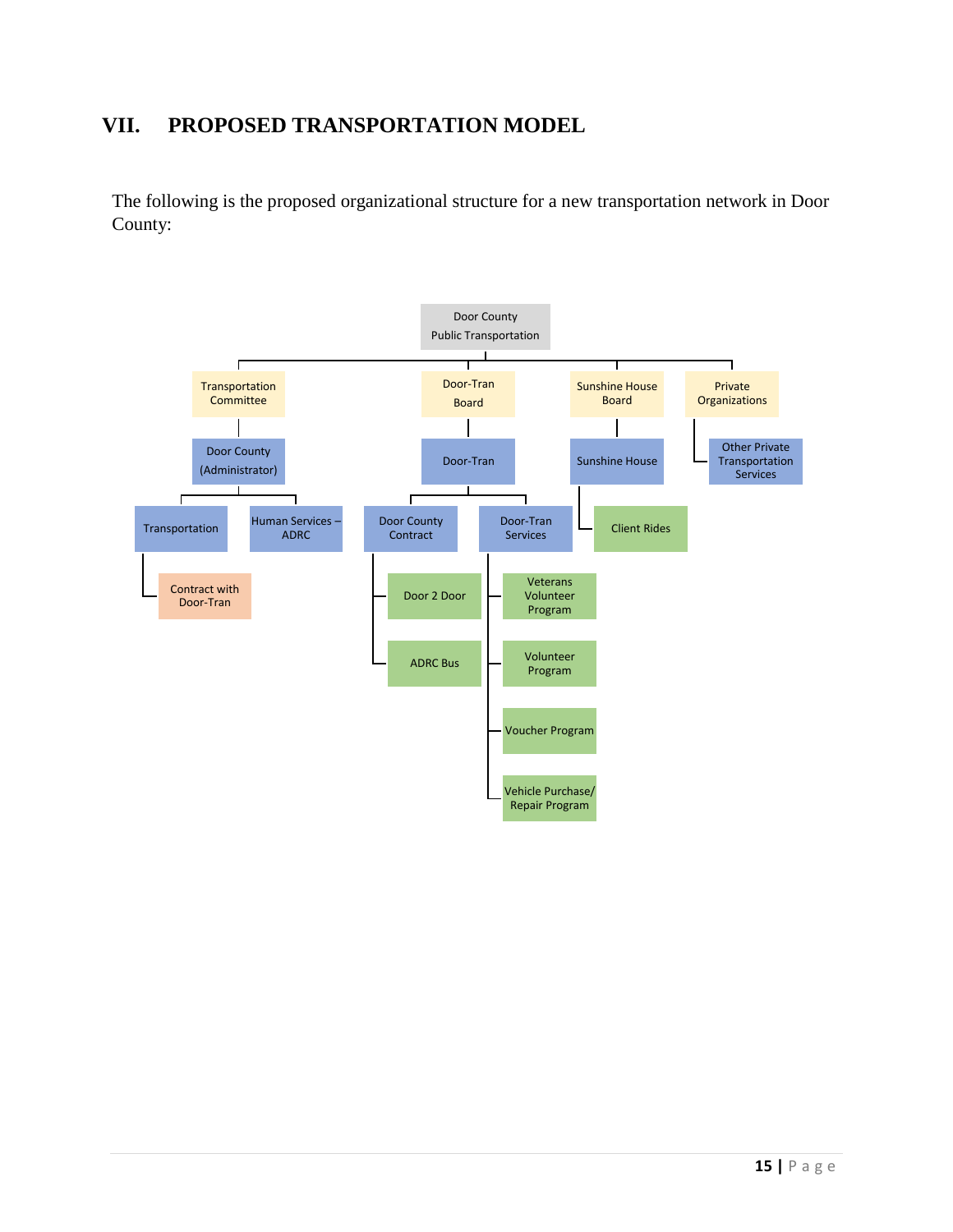## <span id="page-15-0"></span>**VIII. FIVE-YEAR FINANCIAL PLAN**

| <b>EXPENSES</b>                                                  | 2019           |               | 2020     |               | 2021        |               | 2022        |              | 2023        |    | 2024        |
|------------------------------------------------------------------|----------------|---------------|----------|---------------|-------------|---------------|-------------|--------------|-------------|----|-------------|
| Door 2 Door Rides                                                | \$<br>652,300  | \$            | 717,500  | $\mathcal{S}$ | 739,000     | $\mathcal{S}$ | 761,200     | \$           | 784,100     | \$ | 807,600     |
| <b>ADRC</b> Senior Bus &<br><b>Connector Routes</b>              | 98,300         |               | 101,200  |               | 104,300     |               | 107,400     |              | 110,600     |    | 114,000     |
| <b>ADRC AMSO Allocation</b><br>(Claimable)                       | 10,400         |               | 10,700   |               | 11,000      |               | 11,400      |              | 11,700      |    | 12,100      |
| <b>ADRC AMSO Allocation</b><br>(Not Claimable)                   | 25,400         |               | 26,200   |               | 27,000      |               | 27,800      |              | 28,600      |    | 29,400      |
| Vehicle Replacement Fund                                         | 8,700          |               | 8,700    |               | 8,700       |               | 8,700       |              | 8,700       |    | 8,700       |
| Door County Administration<br>(Joe, Robin, JoAnn, & Julie)       | 22,000         |               | 22,700   |               | 23,300      |               | 24,000      |              | 24,800      |    | 25,500      |
| Marketing                                                        | 15,000         |               | 15,000   |               | 16,000      |               | 16,000      |              | 17,000      |    | 17,000      |
| Vehicle Insurance Premium                                        | 300            |               | 1,400    |               | 1,400       |               | 1,500       |              | 1,500       |    | 1,600       |
| Veteran's Program Gas<br>Expense (in excess of Vet's<br>funding) | 600            |               | 300      |               | 300         |               | 300         |              | 300         |    | 300         |
| <b>Management Contract</b>                                       | 70,000         |               | 70,000   |               | 72,100      |               | 74,300      |              | 76,500      |    | 78,800      |
| <b>TOTAL EXPENSES</b>                                            | \$<br>903,000  | \$            | 973,700  |               | \$1,003,100 |               | \$1,032,600 |              | \$1,063,800 |    | \$1,095,000 |
| Less Unallowable Costs                                           | \$<br>(34,100) | $\mathcal{S}$ | (34,900) | \$            | (35,700)    | S             | (36,500)    | <sup>S</sup> | (37,300)    | -S | (38, 100)   |

The following is a five-year financial plan for the proposed new transportation program based upon current operating service levels:

**\$ 868,900 \$ 938,800 \$ 967,400 \$ 996,100 \$ 1,026,500 \$ 1,056,900**

*(Amount used to calculate State/Federal Aid)*

| <b>REVENUES</b>                                                   |                   | 2019    | 2020          | 2021          | 2022          | 2023          |    | 2024        |
|-------------------------------------------------------------------|-------------------|---------|---------------|---------------|---------------|---------------|----|-------------|
| FTA Section 5311/Wis 85.20<br>(54% of eligible amount)            | $\mathcal{S}$     | 469,200 | \$<br>507,000 | \$<br>522,400 | \$<br>537,900 | 554,300       | S  | 570,700     |
| Wis 85.21                                                         |                   | 96,400  | 96,400        | 96,400        | 96,400        | 96,400        |    | 96,400      |
| <b>Farebox Revenue</b>                                            |                   | 139,800 | 140,000       | 140,000       | 140,000       | 140,000       |    | 140,000     |
| <b>SUBTOTAL</b>                                                   | $\boldsymbol{\$}$ | 705,400 | \$<br>743,400 | \$<br>758,800 | \$<br>774,300 | \$<br>790,700 | \$ | 807,100     |
| Covered by Fixed Staff Costs                                      |                   | 63,300  | 65,000        | 66,800        | 68,700        | 70,600        |    | 72,500      |
| Covered by Veteran's<br>Program and General Fund                  |                   | 900     | 1,700         | 1,700         | 1,800         | 1,800         |    | 1,900       |
| <b>Total Revenues Covered by</b><br><b>Funding or Fixed Costs</b> | \$                | 769,600 | \$<br>810,100 | \$<br>827,300 | \$<br>844,800 | \$<br>863,100 | \$ | 881,500     |
| <b>Additional Local Share</b><br>Required                         |                   | 133,400 | 163,600       | 175,800       | 187,800       | 200,700       |    | 213,500     |
| <b>TOTAL REVENUES</b>                                             | \$                | 903,000 | 973,700       | \$1,003,100   | \$1,032,600   | \$1,063,800   |    | \$1,095,000 |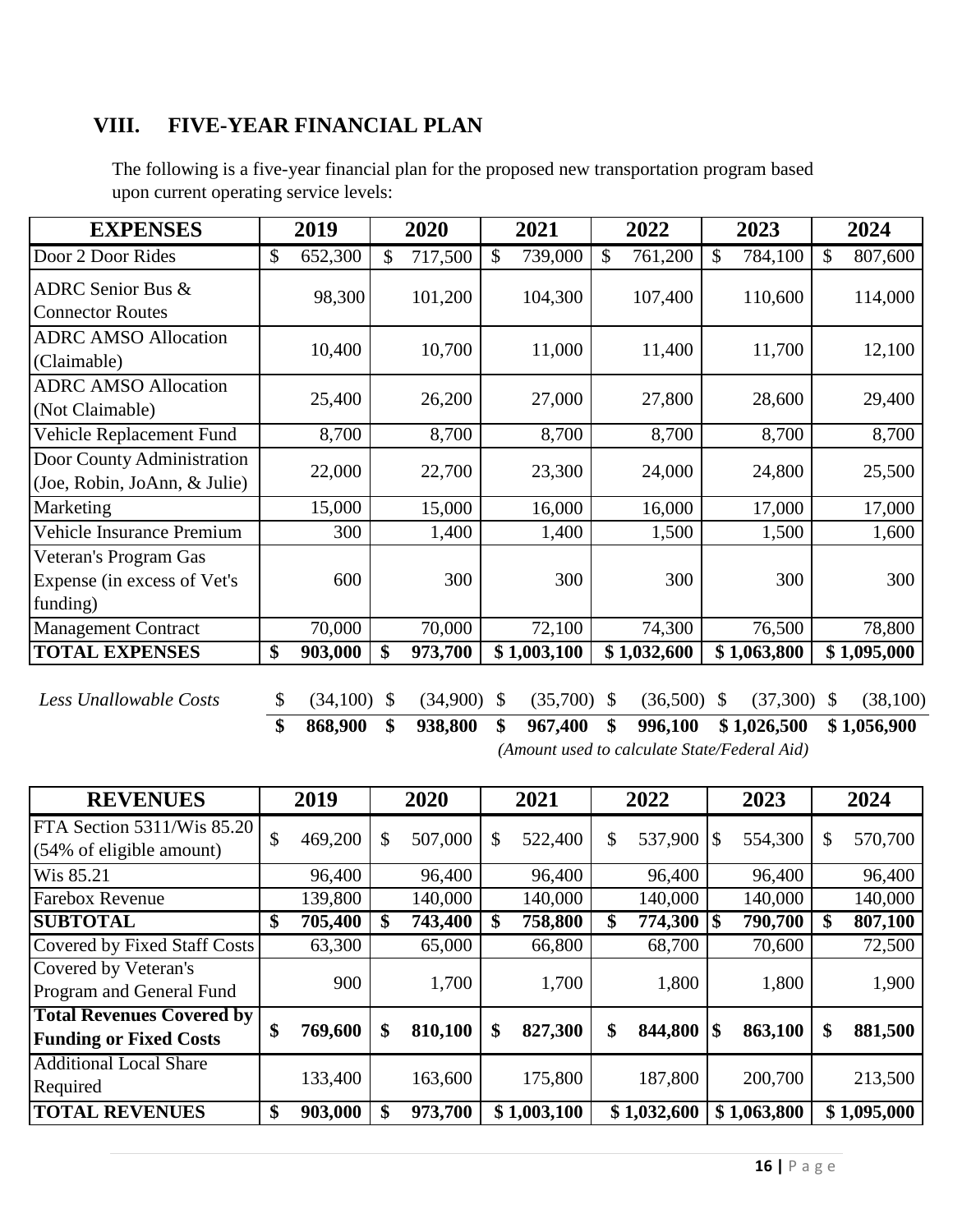## <span id="page-16-0"></span>**IX. IMPLMENTATION TIME LINE**



## **2019**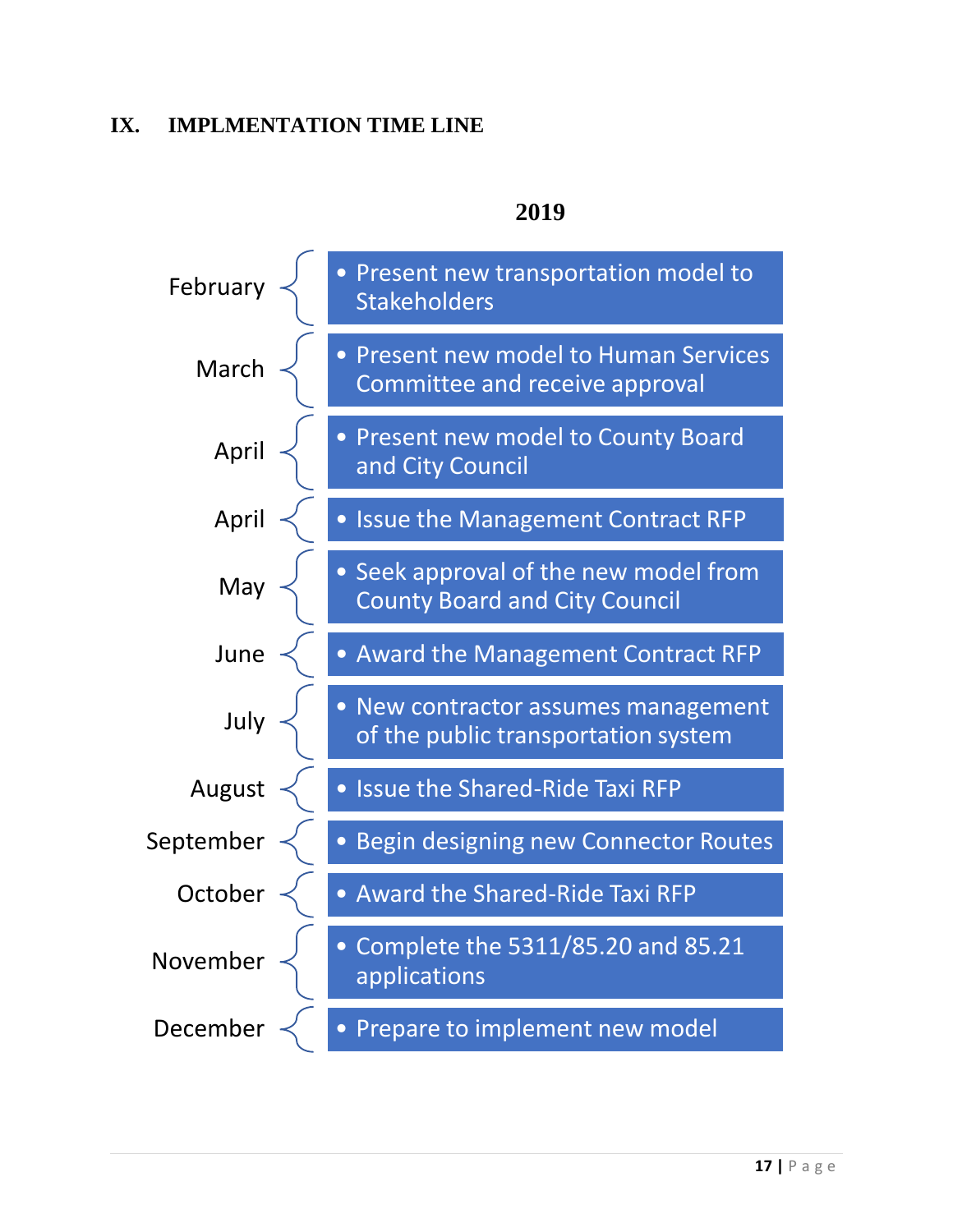## <span id="page-17-0"></span>**X. COUNTY RESPONSE TO PROPOSED MODEL**

The success of the Sunshine House in fully covering the expenses of its transportation program for the last two years has increased the local share of the Door County public transportation programs considerably. There is no possible means to reduce the local share. The FTA Section 5311 program allocation received by WisDOT has not kept pace with inflation. In 2012, with the passage of the federal transportation bill, MAP-21, Congress eliminated discretionary funds, also known as earmarks. All FTA funding is now formula-based and calculated on population density. Since Wisconsin is a largely rural state, it does not fare well in the formula-funding process. The Wisconsin transit community was very successful in securing earmarks to supplement formula funding in the 1990s and 2000s, but with the elimination of discretionary funds in 2012, the federal share of transit funding in this state has dropped.

Furthermore, the State of Wisconsin's funding for public transportation is \$17 million less today than it was 10 years ago. As has been widely publicized in the last several years, the State's Transportation Fund is not adequate to fund all the projects it supports, and the Legislature has not acted to replenish the fund. Therefore, state transit funding has been steadily declining. Additionally, there have been a handful of new rural public transit start-up systems in Wisconsin in the past few years, so available state and federal transit aids are being spread even thinner.

Throughout most of the 2000s, the combined state and federal aids for rural public transportation systems hovered around 69% of eligible expenses. For the past two years, that figure has dropped to just 55%. Local governments have been left to make up the difference, which is extremely difficult in a state with revenue caps and levy limits. Several municipalities throughout Wisconsin have been forced to reduce transit service significantly in the last 10 years.

The consultant presented this report to County Administration officials on January 24, 2019. In order to maintain the current service levels of the Door County public transportation programs, the local share would need to increase to \$163,600 in 2020. Since prior to 2018, Door County was only required to fund its public transportation program at approximately \$50,000 per year, this increase in local share is far too great for the County to cover, even if the City of Sturgeon Bay were able to split it evenly with the County, which is an unlikely scenario.

The consultant provided a sample budget to Door County Administration officials in which the Door 2 Door taxi and ADRC Bus service levels were cut and the Connector Routes were eliminated. However, the local share was still far greater than the County could sustain. Therefore, the consultant was directed to develop a plan for eliminating the Door 2 Door program and the Connector Routes while keeping the ADRC Bus intact.

The ADRC Bus will remain eligible for the State's 85.21 funding, which is WisDOT's Specialized Transportation Program. Every county in the state receives 85.21 funding; the allocation is based on the county's elderly and disabled population. The funding for the 85.21 program has been stable since its inception.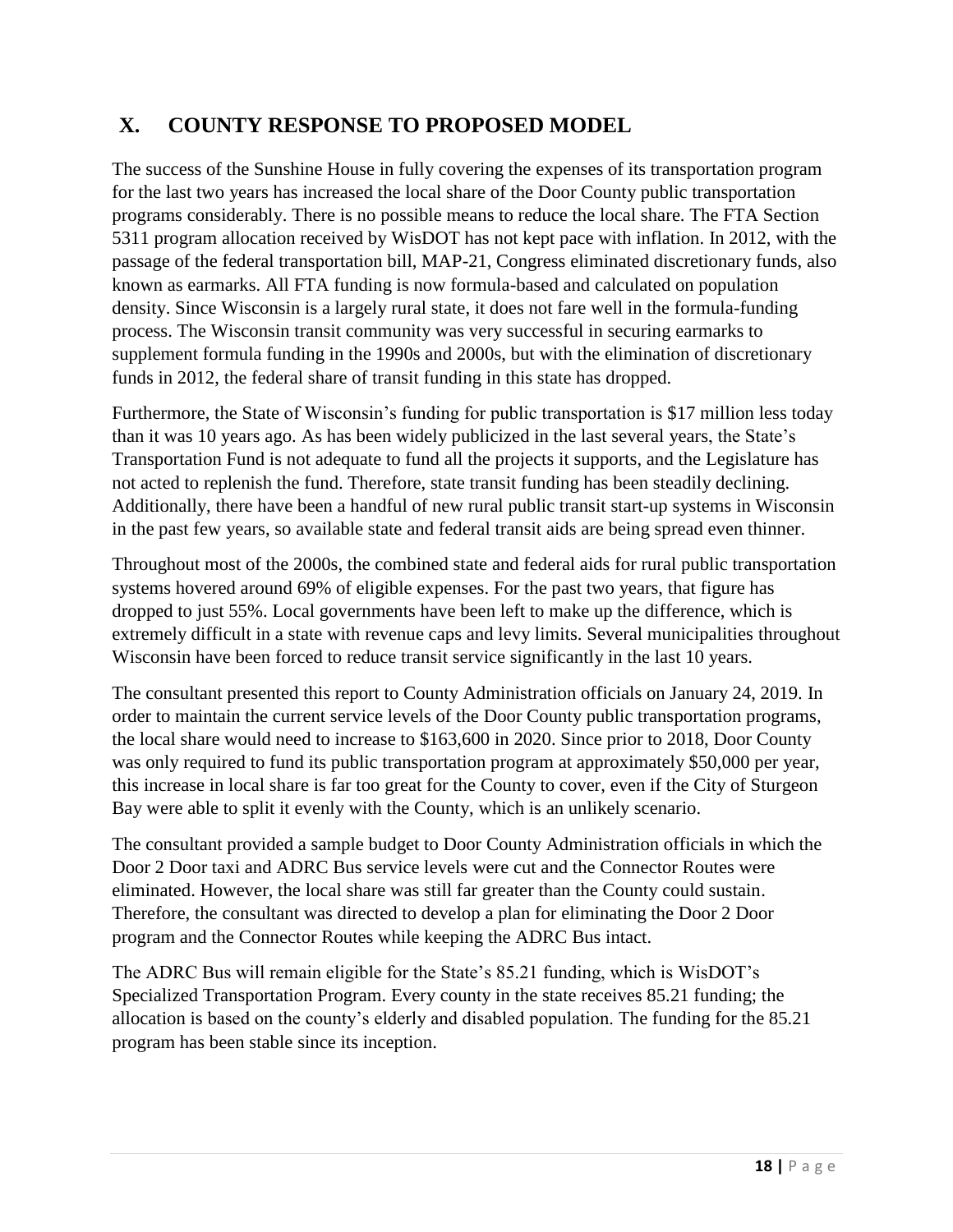In 2020, it is estimated that Door County will receive \$96,400 in 85.21 funding from WisDOT. This will allow the County to continue to operate the ADRC Bus program at current service levels. Demand for the service can be expected to increase substantially once the Door 2 Door program is eliminated. The administrators of the ADRC Bus program may want to consider placing trip priorities on the service since trip denials are likely to increase considerably once the shared-ride taxi system is shut down. For example, priority could be placed on medical trips and rides to the Senior Center for the Noon meal.

There is no need to change the current structure of the ADRC Bus program. The program runs very smoothly with its experienced full-time driver and two part-time drivers that act as driver substitutes. The ADRC Transportation and Accounts Specialist that works with the program is exceptionally organized and submits all required statistical reports and grant applications on time. She works well with the Human Services Accountant that also provides support to the ADRC Bus. The program should only require minimal oversight by senior County management.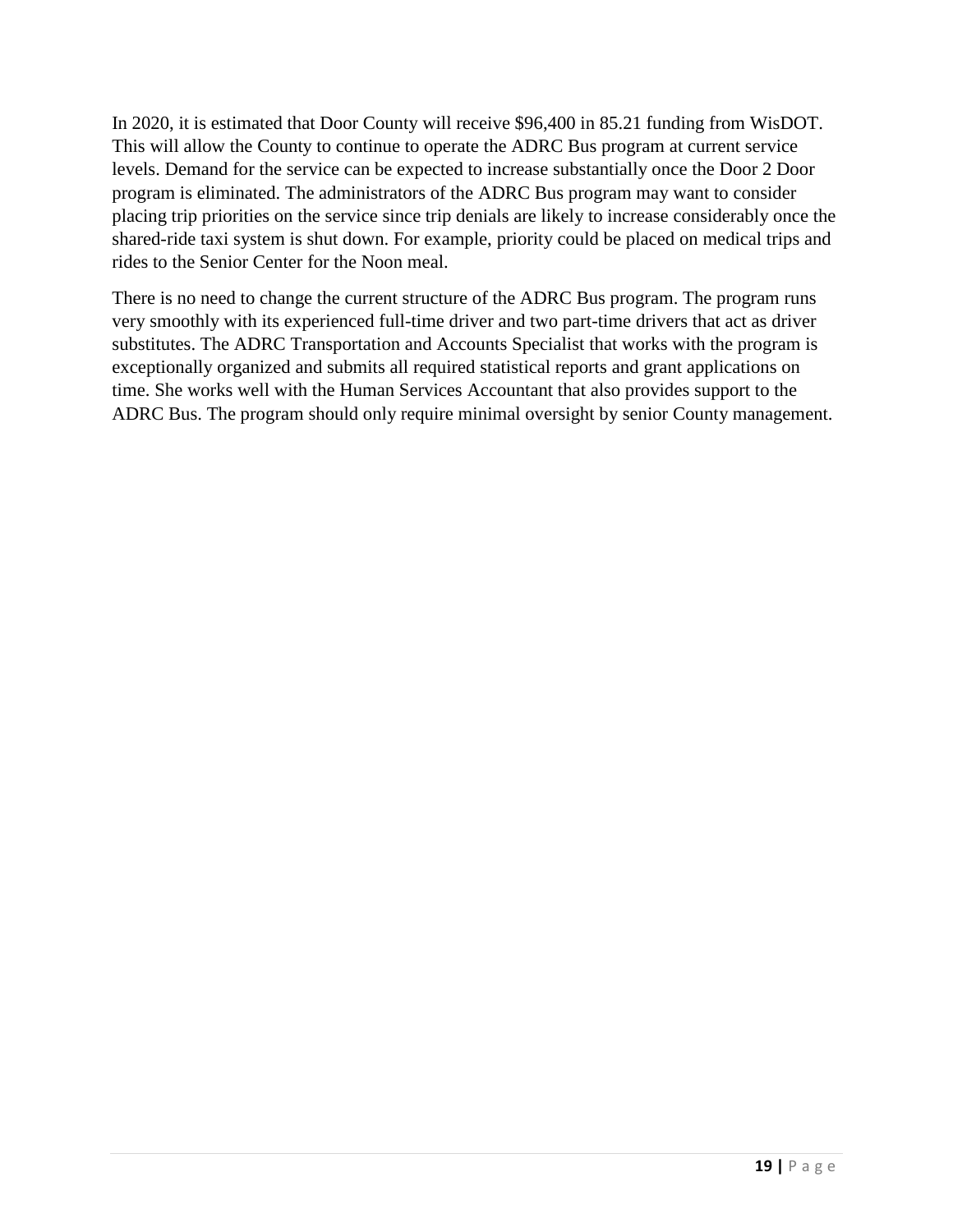## <span id="page-19-0"></span>**XI. ALTERNATIVE TRANSPORTATION MODEL**

The following is a representation of the organizational structure for the alternative transportation program in Door County, based upon funding concerns: